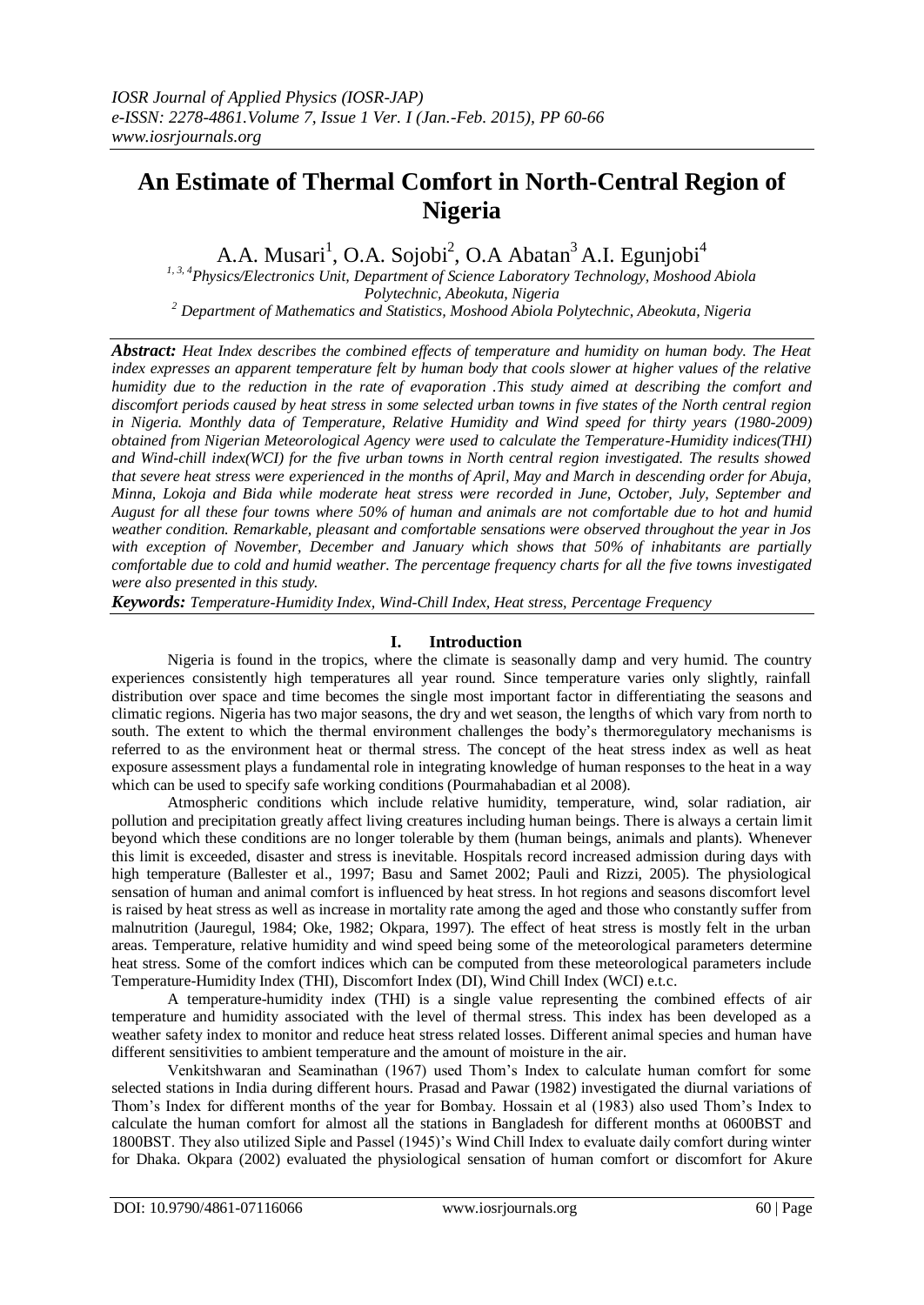using the Thom's formula. Adeniyi (2009) determined the heat stress in the tropical urban area of Ibadan, southwest Nigeria using THI and WCI.

The motivation for the research is that evaluation of temperature-humidity index (THI) provides industry with solution for tomorrow, it also serves as cow better predictors of body temperature, and heat stress appears to be the critical factors affecting the break of crops, pests and diseases. Heat stress varies from one geographic region to other both diurnally and intra-anually, anytime there is heat stress, the body's system of temperature regulations ceases to function normally and body temperature can increase to abnormal levels, imbalance in the body electrolyte may result when sweating rate is high and this ultimately would bring about reduced production and even death in both man and animal, heat stress has been shown to have negative effect on Human health (Jauregul, 1984; Oke, 1982; Okpara, 1997), reproduction of dairy cows (Ingrahamet, et. al., 1976, Du Preez et al. 1991) and also in the milk production of dairy cows (Salem, & Buoraoui, 2009).

The objectives of this research is to determine the monthly variation of THI and WCI for the purpose of database for the areas, to predict the discomfort period within the year and suggest potential management strategies available to reduce these effects in the environment and also to characterize the environmental conditions in the North-central geographical areas of Nigeria. Five (5) urban cities chosen from four (4) states in North-central Nigeria were investigated due to the availabilty of their Meterological data like Minimum and Maximum Temperature, Minimum and Maximum Relative Humidity and Wind Speed for Abuja (federal capital territory of Nigeria), Bida, (a major city in Niger state), Jos (the state capital of Plateau state), Lokoja (state capital of Kogi state) and Minna (state capital of Niger state).

The results of these studies for the years 1980 to 2009 are presented in this work.

## **II. Materials And Methodology**

The monthly temperature, relative humidity and wind speed data for thirty (30) years used in this investigation were procured from Nigeria Meteorological Agency stations in Abuja (federal capital territory of Nigeria), Bida, (a major city in Niger state), Jos (the state capital of Plateau state), Lokoja (state capital of Kogi state) and Minna (state capital of Niger state).

The Temperature-Humidity Index (THI) was calculated for each month using the formula developed by Kibler (1964):

 $THI1 = 1.8 \times T_a - (1 - RH)(T_a - 14.3) + 32$ 

Where  $T_a$  = average ambient monthly temperature in  $^{\circ}C$ 

 $RH =$  average monthly relative humidity as a fraction of the unit.

The Wind Chill Index (WCI) was computed using the chill index of Sipple and Passel (1945) given by:

$$
K = (10\sqrt{V} + 10.45 - V)(33 - T_a)
$$

Where V is the wind speed in meters per second and  $T_a$  is the atmospheric temperature in  $\degree C$ . The discomfort index was also calculated using the formula by NOAA (1979) as follows:

THI2 =  $(1.8 \times T_a + 32) - (0.55 - 0.55 \times RH) \times (1.8 \times T_a + 32) - 58$ 

Where  $T_a$  = average ambient monthly temperature in °C.

RH = average monthly relative humidity.

Table 1(a) and (b) below (Adeniyi, 2009) respectively show the fundamental significance of temperature-humidity index (THI) and the Wind-Chill index (WCI).

| Table 1(a): Significance of Temperature-Humidity Index (THI) |  |
|--------------------------------------------------------------|--|
|                                                              |  |

| THI value | Human/animal and plant feeling                          |
|-----------|---------------------------------------------------------|
| > 80      | 100% are not comfortable.                               |
| 75-80     | 50% are not comfortable due to hot and humid weather.   |
| 65-75     | 100% are quite comfortable.                             |
| $60-$     | 50% are partially comfortable.                          |
| 65        | Almost 100% are comfortable due to cold and dry weather |
| <,60      |                                                         |

### **Table 1(b):** Significance of Wind-Chill Index (WCI).

| WCI value | Human/animal and plant feeling |
|-----------|--------------------------------|
| < 50      | hot                            |
| 50-100    | warm                           |
| 101-200   | pleasant                       |
| 201-400   | cool                           |
| 401-600   | very cool                      |
| 601-800   | cold                           |
| 801-1000  | very cold                      |
| >1000     | bitter cold                    |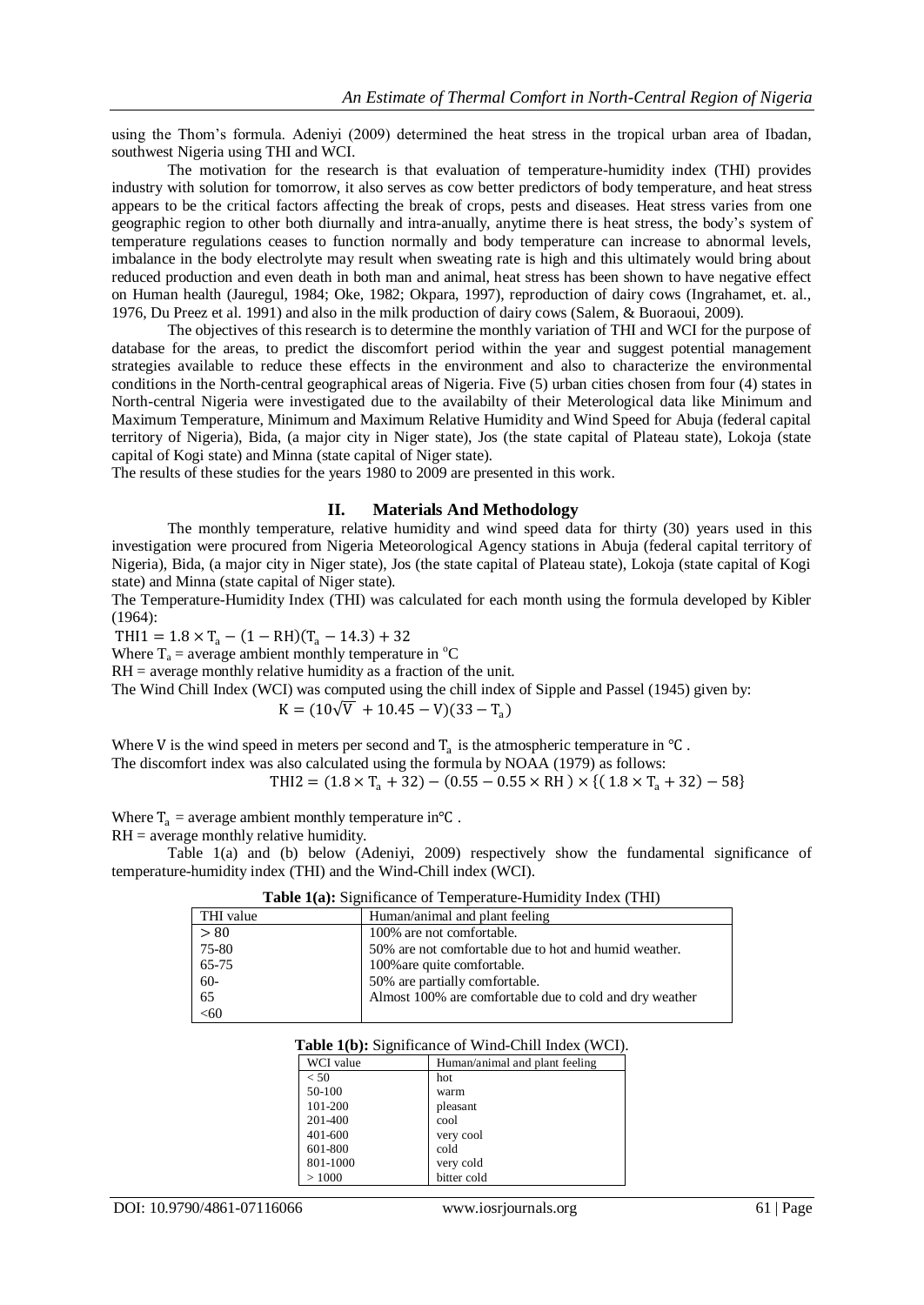# **III. Results And Discussion**

In this work Kibler,(1964)'s THI1 was compared with NOAA (1979)'s THI2 and both were found to be almost the same. The correlation between them was 1 meaning that one could conveniently represent the other.

**Fig 1 - Fig 5 below showed the monthly variation of THI and WCI for all the five (5) urban towns** 



**Fig 1:** Monthly variation of THI1, THI2 and WCI for Abuja



**Fig 2:** Monthly variation of THI1, THI2 and WCI for Bida



**Fig 3:** Monthly variation of THI1, THI2 and WCI for Jos



**Fig 4:** Monthly variation of THI1, THI2 and WCI for Lokoja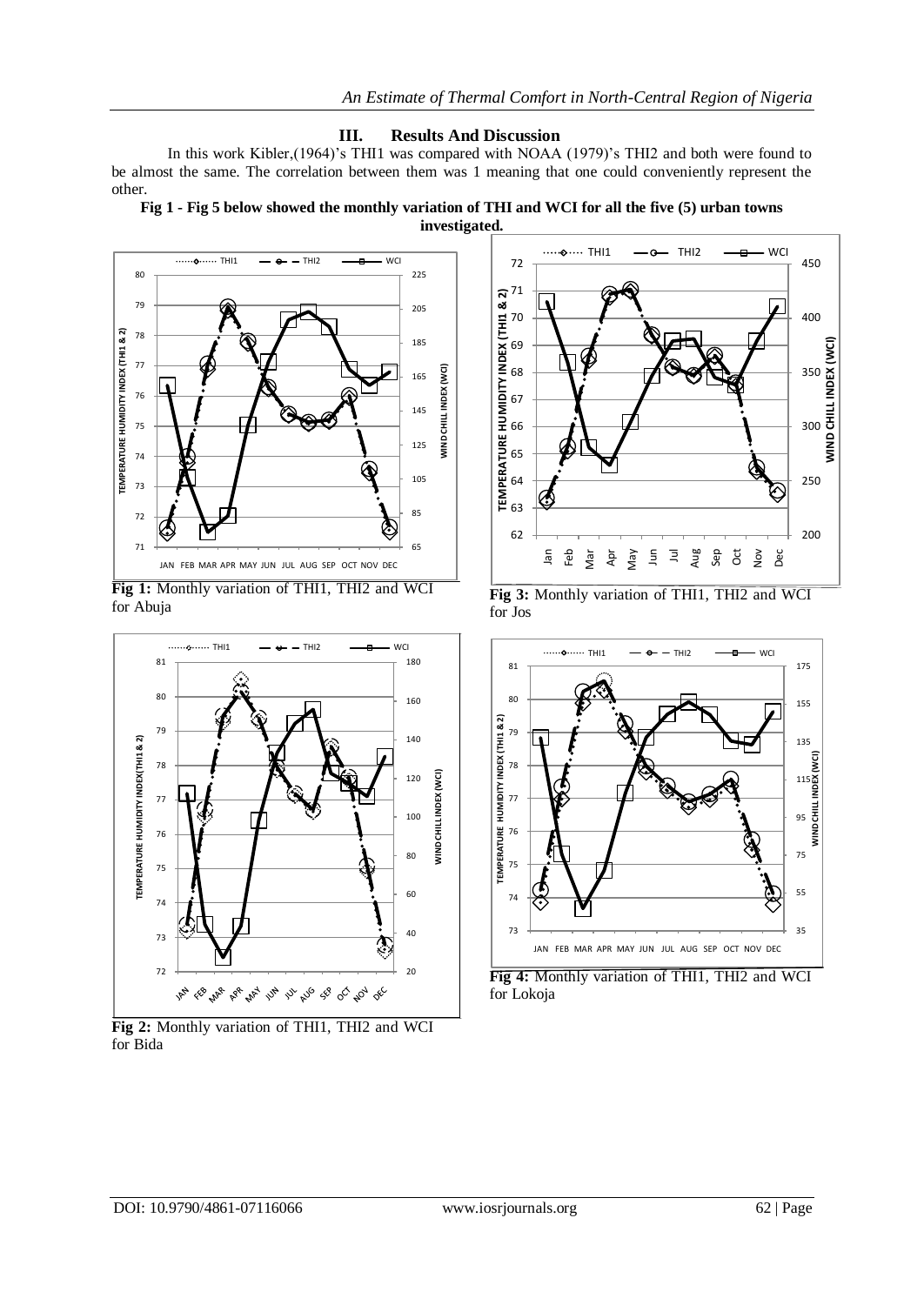

**Fig 5:** Monthly variation of THI1, THI2 and WCI for Minna



Fig 6: The Chart showing the Percentage frequency of THI 1 & 2 and WCI for Abuja.



**Fig 7:** The Chart showing the Percentage frequency of THI 1 & 2 and WCI for Bida.



**Fig 8:** The Chart showing the Percentage frequency of THI 1 & 2 and WCI for Jos.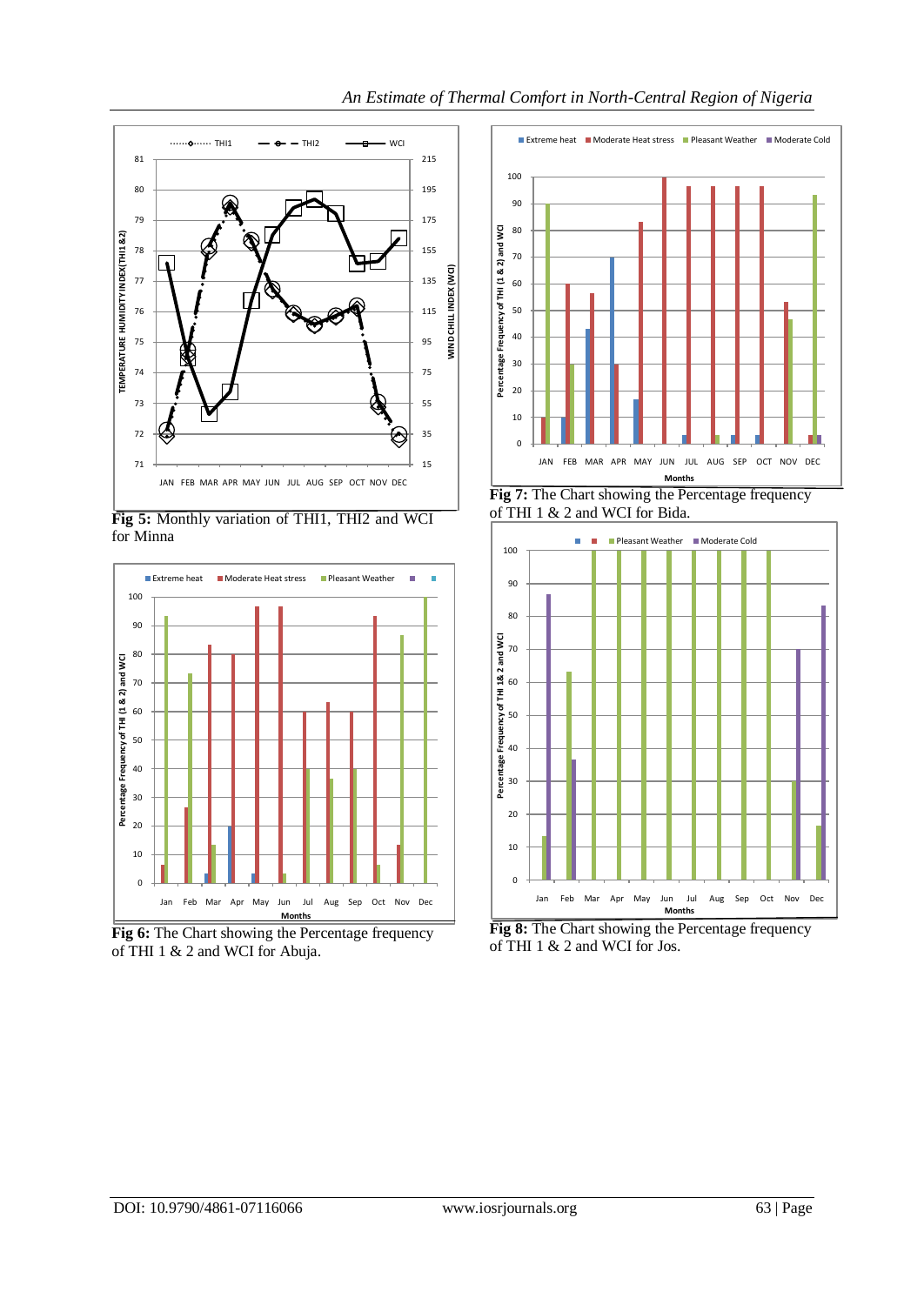

of THI 1 & 2 and WCI for Lokoja.



Jan Feb Mar Apr May Jun Jul Aug Sep Oct Nov Dec

**Months**

**Fig 1 – Fig 5** above reveal that Monthly variation of Wind Chill index (WCI) is a mirror image of Temperature-Humidity Index (THI).

It could also be observed that cold, very cold and bitter cold episodes were not recorded throughout the period of investigation for all the Four (4) states. It could be observed that cold, very cold and bitter cold episodes were not recorded throughout the period of investigation for all the five urban towns. Pleasant and comfortable weather is experienced for four months which are January, February, November and December for Abuja, Bida, Lokoja and Minna while heat stress are experienced for eight months which are April, March, May, June, October, July, September and August in descending order for the four urban towns. Meanwhile, Jos records remarkable, pleasant and comfortable weather throughout the year except for the month of December, January and November in which the THI and WCI values reveal cold and humid weather in descending order. The charts showing the percentage frequency of the annual THI 1 & 2 and WCI for all the five urban towns investigated for 30 years (1980-2009) are presented above. The charts reveal that extreme heat stress is

experienced mostly in April for all the urban towns except Jos with percentage frequency of 73% in Lokoja, 70% in Bida, 20% in Abuja and 6.7% in Minna. March and May also record extreme heat stress with highest % freqency of 53% in lokoja 43% in Bida and 3.3% in Abuja and Minna.

Moderate heat stress is mostly experienced in May, June October March, April, August, September and July in descending order.

Jos records moderate cold and humid weather in January, December, November, February in descending order with Percentage frequency of 86%, 83%, 70% and 36% respectively while all other months reveal 100% comfortability.

In addition Jos values of THI and WCI reveal that It records relatively pleasant and comfortable weather throughout the year compared to any other towns in Nigeria, this is as a result of location of Jos at high level of elevation of about 1,238 meters or 4,062 feet high above sea level.

The tables below the summary of the Monthly variation for the thirty (30) years investigated (1980-2009)

| - - - - - - - - - - - - - - - - - - |       |       |       |       |       |       |       |       |            |       |       |            |  |
|-------------------------------------|-------|-------|-------|-------|-------|-------|-------|-------|------------|-------|-------|------------|--|
|                                     | Jan   | Feb   | Mar   | Apr   | May   | Jun   | Jul   | Aug   | <b>Sep</b> | Oct   | Nov   | <b>Dec</b> |  |
| <b>Monthly Averages</b>             | 71.46 | 73.80 | 76.89 | 78.83 | 77.73 | 76.23 | 75.36 | 75.08 | 75.15      | 75.94 | 73.45 | 71.49      |  |
| <b>Standard deviation</b>           | 1.74  | 2.10  | 1.85  | . 63  | 1.21  | 0.74  | 0.86  | 0.73  | . . 51     | 0.65  | 1.17  | 1.14       |  |
| Maximum value                       | 76.53 | 78.66 | 80.41 | 83.06 | 80.92 | 77.76 | 77.05 | 76.76 | 79.26      | 77.26 | 76.35 | 74.32      |  |
| <b>Minimum value</b>                | 68.24 | 71.17 | 73.57 | 76.22 | 75.93 | 74.39 | 73.68 | 74.09 | 71.45      | 74.55 | 71.37 | 69.29      |  |
| <b>Year of Maximum</b>              | 2006  | 2005  | 2005  | 1988  | 2006  | 1998  | 2006  | 2006  | 2004       | 2003  | 1993  | 1990       |  |
| <b>Year of Minimum</b>              | 1989  | 2000  | 2004  | 1985  | 1985  | 2005  | 2009  | 1980  | 1988       | 1991  | 1996  | 1986       |  |

**Table 2: Summary of the Monthly Variation of THI 1& 2 for Abuja from 1980- 2009**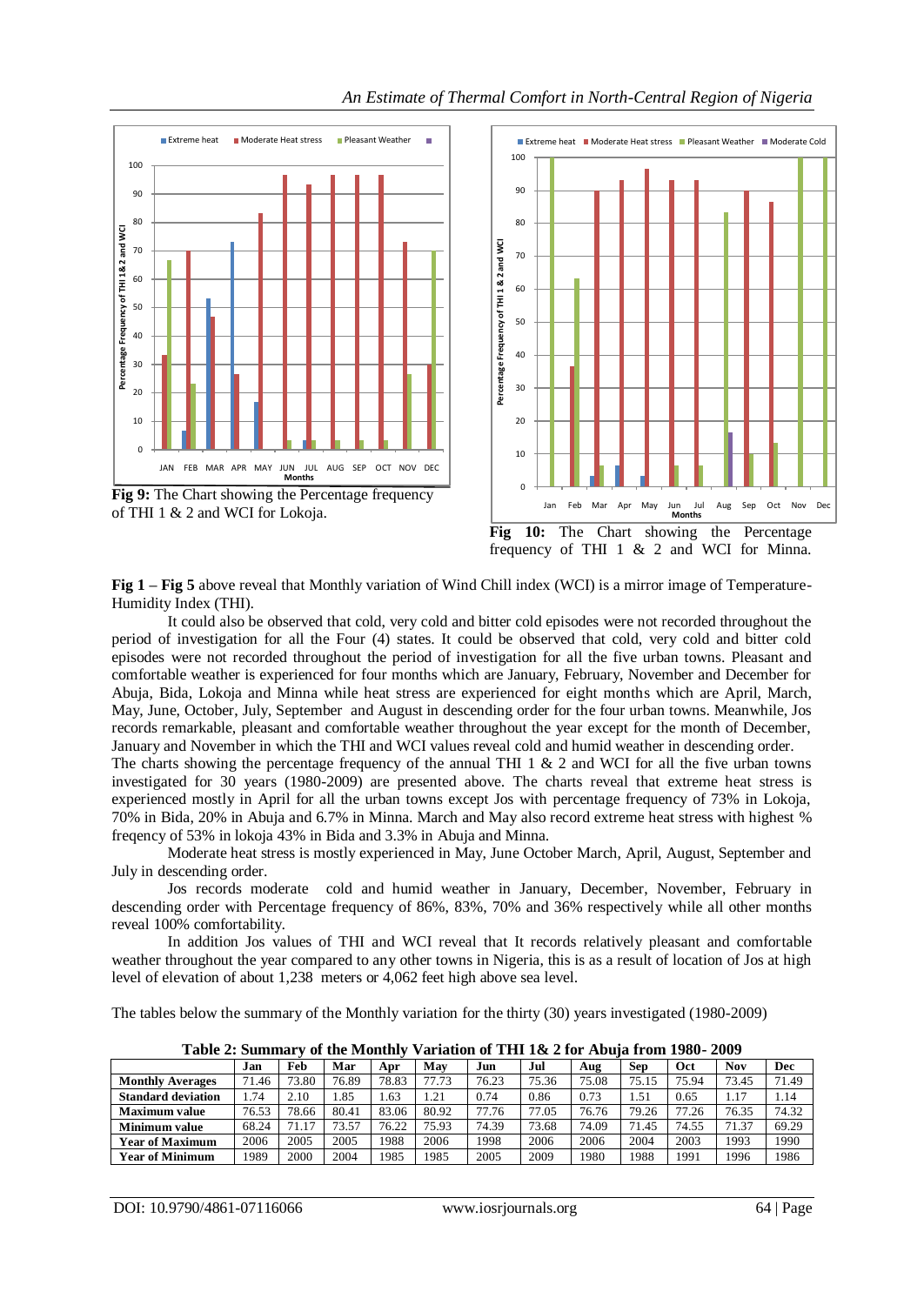| Table 3: Summary of the Monthly Variation of THI 1& 2 for Bida from 1980-2009 |       |       |       |            |       |       |       |       |            |       |            |            |  |
|-------------------------------------------------------------------------------|-------|-------|-------|------------|-------|-------|-------|-------|------------|-------|------------|------------|--|
|                                                                               | Jan   | Feb   | Mar   | Apr        | May   | Jun   | Jul   | Aug   | <b>Sep</b> | Oct   | <b>Nov</b> | <b>Dec</b> |  |
| <b>Monthly Averages</b>                                                       | 73.18 | 76.52 | 79.26 | 80.51      | 79.29 | 77.87 | 77.13 | 76.66 | 78.50      | 77.57 | 74.93      | 72.60      |  |
| <b>Standard deviation</b>                                                     | 1.79  | 3.39  | 1.76  | $\cdot$ 21 | 0.94  | 0.69  | 1.11  | 0.82  | 8.27       | 0.98  | 1.33       | 1.95       |  |
| <b>Maximum value</b>                                                          | 77.48 | 89.21 | 81.79 | 82.24      | 82.97 | 79.24 | 82.15 | 82.15 | 121.98     | 80.66 | 78.02      | 76.09      |  |
| <b>Minimum value</b>                                                          | 69.68 | 71.58 | 75.76 | 76.92      | 78.11 | 76.73 | 75.85 | 74.76 | 75.14      | 75.56 | 72.21      | 64.21      |  |
| <b>Year of Maximum</b>                                                        | 2006  | 2008  | 2005  | 1988       | 1988  | 2002  | 2005  | 2005  | 2007       | 2004  | 1993       | 1990       |  |
| <b>Year of Minimum</b>                                                        | 1989  | 2004  | 1983  | 2004       | 999   | 2004  | 1997  | 2008  | 2008       | 2002  | 2003       | 1996       |  |

## *An Estimate of Thermal Comfort in North-Central Region of Nigeria*

#### **Table 4: Summary of the Monthly Variation of THI 1& 2 for Jos from 1980- 2009**

|                         | Jan   | Feb   | Mar   | Apr   | May   | Jun   | Jul   | Aug   | Sep   | Oct   | Nov   | Dec   |  |
|-------------------------|-------|-------|-------|-------|-------|-------|-------|-------|-------|-------|-------|-------|--|
| <b>Monthly Averages</b> | 63.23 | 65.10 | 68.44 | 70.76 | 70.98 | 69.33 | 68.16 | 67.86 | 68.58 | 67.51 | 64.34 | 63.49 |  |
| <b>Standard dev</b>     | .36   | 60    | . 38  | .46   | 1.37  | . 30  | .25   | 0.94  | 0.94  | .00.  | 0.81  | .16   |  |
| Maximum value           | 66.19 | 69.18 | 70.68 | 70.68 | 75.03 | 73.14 | 71.94 | 70.42 | 72.10 | 69.40 | 66.45 | 66.93 |  |
| <b>Minimum value</b>    | 59.64 | 66.02 | 64.68 | 64.68 | 67.15 | 66.63 | 66.24 | 66.03 | 67.49 | 65.77 | 63.15 | 61.51 |  |
| <b>Year of Maximum</b>  | 2007  | 2007  | 2009  | 2009  | 2009  | 2008  | 2008  | 2008  | 2008  | 1997  | 2009  | 1993  |  |
| <b>Year of Minimum</b>  | 983   | 986   | 1990  | 1990  | 1987  | 2007  | 1986  | 1988  | 1986  | 1988  | 1996  | 1986  |  |

#### **Table 5: Summary of the Monthly Variation of THI 1& 2 for Lokoja from 1980- 2009**

|                           | Jan   | Feb   | Mar   | Apr   | May   | Jun   | Jul   | Aug   | <b>Sep</b> | Oct   | <b>Nov</b> | Dec   |
|---------------------------|-------|-------|-------|-------|-------|-------|-------|-------|------------|-------|------------|-------|
| <b>Monthly Average</b>    | 73.85 | 76.98 | 79.89 | 80.27 | 79.03 | 77.79 | 77.23 | 76.74 | 76.96      | 77.38 | 75.44      | 73.78 |
| <b>Standard deviation</b> | 2.43  | 2.37  | . .59 | 1.21  | .04   | 0.86  | 1.82  | 0.89  | 0.83       | 0.95  | . .64      | 1.88  |
| <b>Maximum value</b>      | 77.99 | 80.40 | 82.75 | 82.60 | 80.80 | 79.00 | 85.68 | 78.32 | 78.18      | 78.58 | 77.90      | 78.11 |
| <b>Minimum value</b>      | 68.19 | 72.29 | 75.56 | 75.61 | 75.19 | 74.69 | 74.07 | 73.86 | 74.10      | 73.87 | 70.31      | 68.07 |
| <b>Year of Maximum</b>    | 1985  | 1996  | 1996  | 1998  | 1987  | !998  | 2001  | 1987  | 1987       | 1987  | 1999       | 1990  |
| <b>Year of Minimum</b>    | 1988  | 1989  | 1988  | 1988  | 1988  | 1988  | 988   | 1988  | 1988       | 1988  | 1988       | 1988  |

#### **Table 6: Summary of the Monthly Variation of THI 1& 2 for Minna from 1980- 2009**

| ---------------------<br>---------- |       |       |       |       |       |       |       |       |            |       |            |            |
|-------------------------------------|-------|-------|-------|-------|-------|-------|-------|-------|------------|-------|------------|------------|
|                                     | Jan   | Feb   | Mar   | Apr   | May   | Jun   | Jul   | Aug   | <b>Sep</b> | Oct   | <b>Nov</b> | <b>Dec</b> |
| <b>Monthly averages</b>             | 71.93 | 74.54 | 77.96 | 79.43 | 78.25 | 76.68 | 75.91 | 75.54 | 75.82      | 76.11 | 72.89      | 71.80      |
| <b>Standard deviation</b>           | 1.33  | . .65 | 1.72  | . 01  | .46   | 0.84  | 0.79  | 0.69  | 0.94       | 0.87  | 0.90       | 1.30       |
| <b>Maximum value</b>                | 74.16 | 78.11 | 80.83 | 81.25 | 82.31 | 77.99 | 78.05 | 77.30 | 79.89      | 78.26 | 74.57      | 75.36      |
| Minimum value                       | 68.76 | 72.40 | 74.22 | 77.20 | 75.58 | 74.77 | 73.37 | 73.80 | 74.80      | 74.09 | 70.94      | 69.94      |
| <b>Year of maxmium</b>              | 2000  | 1991  | 2002  | 2007  | 2003  | 2007  | 1987  | 1982  | 1982       | 1985  | 1990       | 1990       |
| Year of minimum                     | 1983  | 2000  | 990   | 987   | 1985  | 2004  | 2004  | 2003  | 2001       | 2002  | 1982       | 1980       |

## **IV. Conclusions**

The results showed that severe heat stress were experienced in the months of April, May and March in descending order for Abuja, Minna, Lokoja and Bida while moderate heat stress were recorded in June, October, July, September and August for all these four towns where 50% of human and animals are not comfortable due to hot and humid weather condition. Remarkable, pleasant and comfortable sensations were observed throughout the year in Jos with exception of November, December and January which shows that 50% of inhabitants are partially comfortable due to cold and humid weather. Man and animals require active managerial intervention strategies like providing shade made of galvanized metal or aluminium roof to reduce the exposure to direct sunlight and possibility of sun-burn, installing sprinkler system that produce large droplet to wet the cow with as much water as can evaporate to reduce surface heat through conduction, avoiding transportation of animals on hot day during hottest part also prevent death rate of animals and in some cases the best option to ensure well being of animal will be to slaughter them.

#### **References**

[1]. Adeniyi, M. O. (2009). Determination Of Heat Stress Index In The Tropical Urban Area Of Ibadan, Southwest Nigeria. International Journal Of Natural And Applied Sciences, 5(3): 235-243.

[2]. Bellester, F., Corella, D., Prez-Hoyos, S., Saez, M. And Hervas, A. (1997). Mortallity As A Function Of Temperature, A Study In Valencia, Spain1991-1993, International Journal Of Epidemiology, 26: 551-561

[3]. Basu, R. And Samet, J. (2002). Relation Between Elevated Ambient Temperature And Mortality: A Review Of The Epidemiologic Evidence. Epidemiologic Reviews, 24: 190-202.

[4]. Civitan, L. (1995). Harmonic Analysis Of The Seasonal Cycle In Temperature Over The Biokovo Area (Crotia). International Journal Of Climatology, 15: 1151-1159.

[5]. Du Preez, J.H., Terblanche, S.J., Gieseeke, W.H. &Welding, M.C., (1991). Effect Of Heat Stress On Conception In A Dairy Herd Model Under South African Conditions. Theriogenology 35: 1039-1049

[6]. Hossein, M.A, Noorudin, M. And Nessa, B. J. (1993). Human Comfort In The Urban Areas Of Bangladesh. Report Of The Technical Conference On Tropical Urban Climates, 28 March-2 April 1993. : 205-232.

[7]. Ingraham, R.H., Stanly, R.W, & Wagner, W.C. (1976) Relationship Of Temperature And Humidity To Conception Rate Of Holstein Cows In Hawai. Journal Of Dairy Science. 59, 2086.

[8]. Jauregul, E. (1984). The Urban Climates Of Mexico City. Proceedings Of The Technical Conference On Urban Climatology And Its Application With Special Regards To Tropical Area. 63-86.